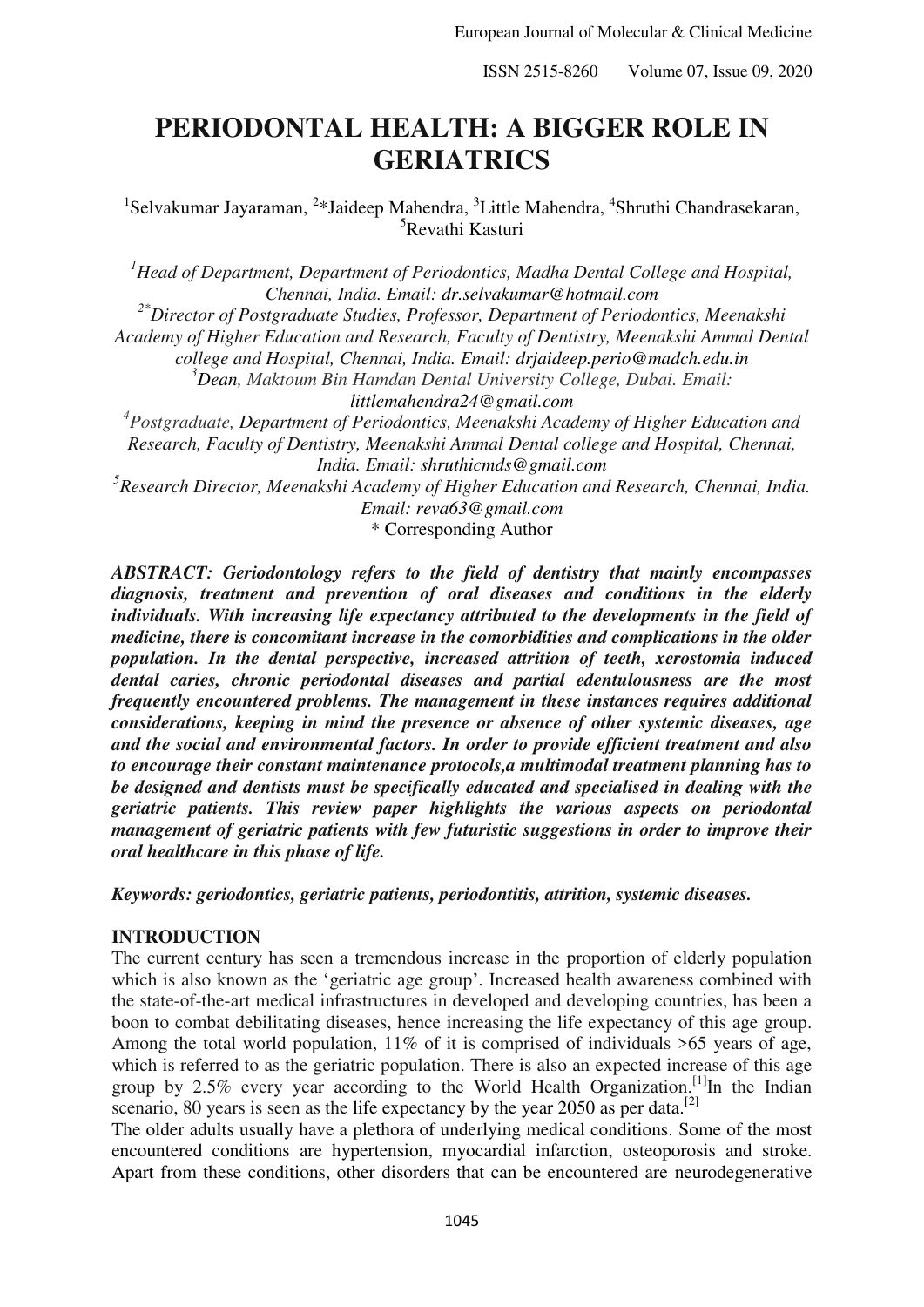diseases like Parkinson's disease, dementia, vertigo and Alzheimer's disease.<sup>[3]</sup>According to the World Health Organisation (WHO), elderly population is identified and prioritised as one of the main targets. An Ideal aging can be summarized as the less prevalence of the disease and disease-related disability with high physical and cognitive functionality including mental and psychological alertness<sup>[4]</sup>

Optimal health of the oral cavity is an integral part of systemic health and oral cavity is referred to as the gateway of overall health. Compromised oral care has been considered a risk factor for various general health problems. Griffin et al, in his study stated that there is a definitive and a strong correlation between general and oral health in the elderly population.[5]Also, with increasing age there is more prevalence as well as severity periodontitis. According to National Survey of Adult Oral Health, in the years between 2004– 2006,Roberts- Thomson have reported that moderate to severe forms of periodontitis can be detected in 25% of population aged between 35 to 54 years. However, 44% of 55 to 74 year olds had moderate or severe periodontitis, and this increased to 61% of over 75 year olds.<sup>[6]</sup>Similar results were substantiated by the WHO, which provided data showing that 45% of individuals aged more than 65 years had CPI scores of 3 or more and just 7% had no symptoms.<sup>[7]</sup>

Periodontitis being chronic in nature can lead to extensive and irreversible damage to the tooth supporting apparatus if not intercepted at the appropriate time, and can also lead to a poor oral health-related quality of life. Also, many researchers suggest a strong correlation between periodontitis and other systemic diseases (e.g., cardiovascular disease , Osteoporosis, rheumatoid arthritis, respiratory diseases, cognitive impairment, Alzheimer's disease & diabetes mellitus) emphasizing the importance of understanding, preventing and treating periodontal diseases.

# **PERIODONTITIS AND THE ELDERLY**

Past literature studies have strived to identify various aspects of oral healthcare in elderly patients, but periodontal treatment in the elderly is a path less explored. It is considered as a separate entity and many factors ought to be analysed before delving into a diagnosis. The following section highlights the various risk factors and pathogenesis of periodontal disease progression in the elderly, the diagnostic criteria and various methods of periodontal management.

## **Risk Factors in geriatrics**

Prevention is a fundamental concept in dental practice, particularly for the long-term management of patients. The susceptibility of an individual to periodontal disease is not always the same as the immune response may vary between them even against the same pathogenic microbes.[8] There are a plethora of risk factors that can be described in conjunction with periodontal diseases. They can be broadly classified into modifiable and non-modifiable risk categories. The former category consists of factors that can be successfully reduced or eliminated. On the other hand, non-modifiable risk factors cannot be altered or controlled. The modifiable risk factors that have been strongly associated with periodontitis are smoking, Type II diabetes mellitus, poor socio economic background and status, improper oral hygiene practices and poor oral hygiene maintenance, and/or lack of access to routine dentalcare, psychological stress, vitamin D and vitamin C deficiencies.<sup>[9]</sup>The risk factors associated with periodontitis such as genetic predisposition, tooth abnormalities, osteoporosis, myasthenia gravis, alzheimers disease are non-modifiable, including the natural aging process itself.

Dental care for a geriatric dental patient commences with a detailed and a comprehensive medical history, evaluation of health status and risk factors for oral disease, and a close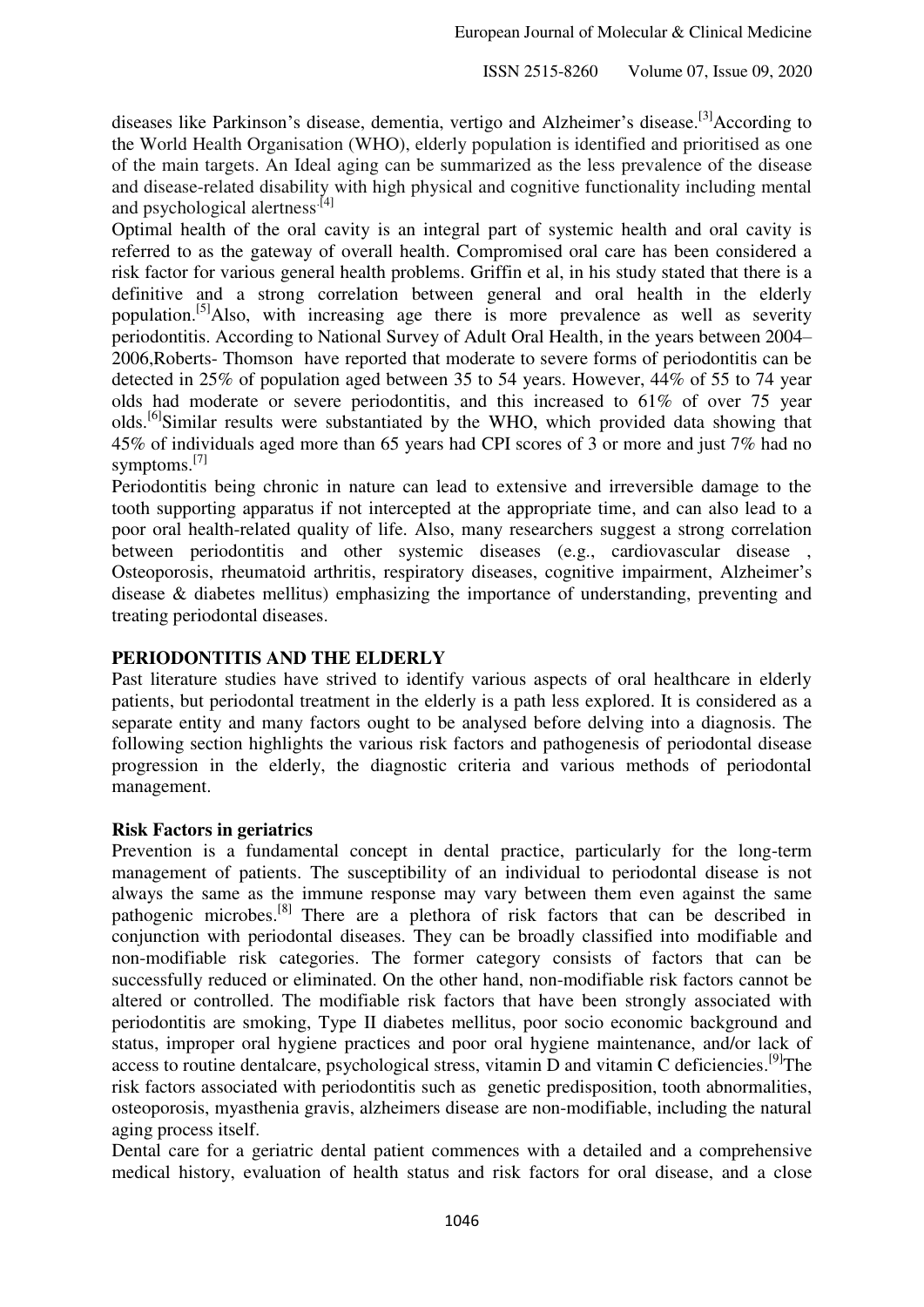ISSN 2515-8260 Volume 07, Issue 09, 2020

association with other health professionals who are caring for the patient. Aging with existing co morbidities can enhance the chances of increased periodontal disease progression, and the response to conventional treatment can remain questionable and challenging. Therefore, oral healthcare providers could deliver a broader health message to their patients. This message linksoral health to health, with the goal of improving health outcomes. This approach is of importance for older adults, but healthy lifestyle management should begin well before the onset of other non communicable chronic diseases.

## **Etiopathogenesis of periodontal disease**

Even though periodontitis is a multifactorial disease, the major cause is mainly attributed to the deposition and development of microbial biofilm, which initiates an immunoinflammatory response. The oral cavity is colonised by a varied range of commensal periodontal bacteria, many of which are advantageous in preventing the colonization and growth of potentially harmful transient microorganisms.<sup>[10]</sup> However, an increase in the burden of pathogenic periodontal bacteria results in the formation of biofilm on and between the teeth which can initiate the disease process. Feres et al. reviewed the changes in the periodontal microflora as a possible underlying cause for the increased prevalence of periodontitis associated with aging and did not uncover any major differences in the composition of the microflora thatare attributable to aging.<sup>[11]</sup> Ebersole et al., provided a comprehensive evaluation of changes to the inflammatory and immune responses with aging. Their focus is on 'immunosenescence', or a reduced immune response as a result of persistent antigenic stimulation, and the subsequent enhancement of the inflammatory response, referred to as 'inflammaging'.<sup>[12]</sup>

Regular oral prophylaxis, adequate oral hygiene instructions and patient motivation, are normally enough to maintain an acceptable oral hygiene. However, if there is a lack of good oral health maintenance, the pathogenic dental plaque mineralises over a period, and form calculus beneath the gingival margin. If this is not adequately managed by a dentist on regular visits, it may lead to inflammatory gingiva progressing to gingivitis. This condition generally heads the initiation of periodontitis, and can be reversed by scaling and root planning and following good oral hygiene practices, which is generally a common protocol for any dental treatment.

There has been a thought shift process from the concept of microbial symbiosis causing periodontitis to microbial dysbiosis. The development of this oral dysbiosis has a chronicity and occurs over a prolonged time period, gradually changing the symbiotic host–microbe relationship to the destructive one.<sup>[13]</sup>Throughout this phase of transition, the oral health of the host declines until a state of clinical disease occurs. Concurrently, there is a development of complexes of pathogenic microflora. The initial complex that been found to be associated with disease is comprised of anaerobic gram-negative species such as *Prevotella intermedia*, *P. nigrescens*, *P. micros*, and *Fusobacterium nucleatum* referred to as orange complex. With the progression of the disease and further deterioration , the microbiota shifts to the pathogenic red complex bacteria, which consists of *Porphyromonasgingivalis*, *Tannerella forsythia*, and *Treponema denticola*. And these are mostly found in the deeper periodontal pockets.

# **Barriers to Optimal Oral Health in elderly individuals**

Supportive care from care givers is often seen as a necessity for an older individual as their physical and mental dexterity is usually compromised. Degenerative arthritis, neuromuscular changes, and diabetes-related compromised extremities may have a negative impact on an individual's ability to practice effective oral hygiene care on a day to day basis. These factors furthermore increase the chances of the elderly developing periodontal disease. Those with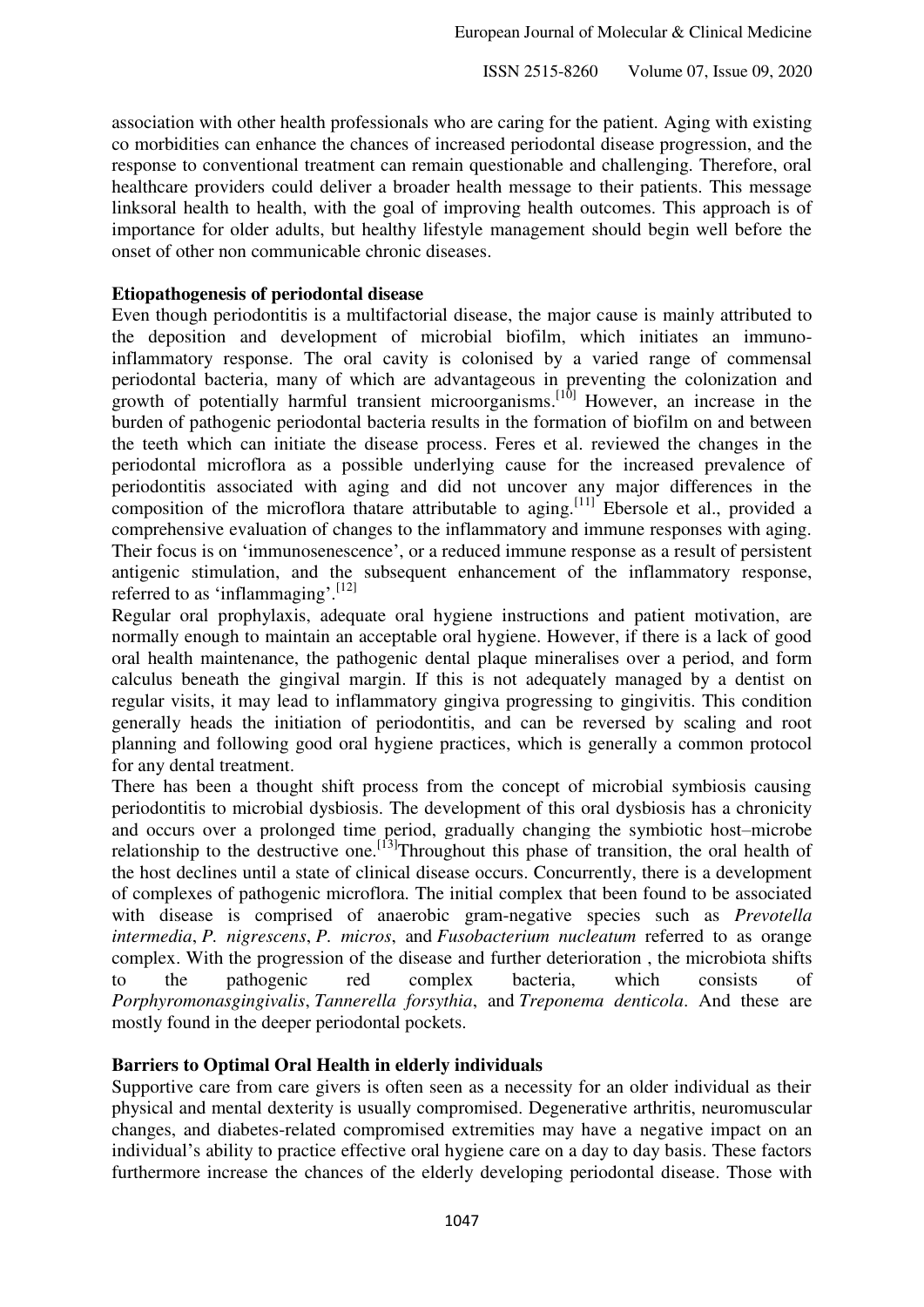poor hand function have also shown the increased plaque accumulation on teeth and  $dentures<sup>[14]</sup>$ 

## **Periodontal diseases Diagnosis in Geriatric Patients**

The probability of oral health care professionals treating older individuals is on an increasing trend these days. The underlying comorbidities and multiple drug intake practices (polypharmacy) in the elderly makes the diagnostic criteria even more challenging. Geriatric patients may present with multiple systemic disease, which may or may not be diagnosed at that time.Recent studies have shown that about 90 percent of the systemic conditions have oral manifestations. Hence by proper clinical examination of the oral cavity, the manifestations of many systemic diseases can be noticed. At times dental clinics can be the first place where diseases such as diabetes, osteoporosis, leukaemia, HIV, desquamative diseases and various other systemic diseases can be diagnosed. To list a few, dermatological lesions can manifest as erosions or ulcerations in the buccal mucosa or gingiva and uncontrolled diabetes may manifest as multiple gingival enlargements. Haematological disorders such as anaemia can present with mucosal and papillary atrophy and leukaemia can be diagnosed by petechial appearance in the buccal mucosa and bluish discoloration with a tendency to bleed, which can be observed in the gingiva.

## **Considerations for Treatment Planning**

Many aspects are to be consider whilst planning a dental treatment for an aged adult such as their social support system and sociological variables, daily functions, current oral hygiene status and their ability to maintain it in the future if care is provided. Keeping these factors in mind, the OSCAR approach has been devised. It is a systemic approach flowchart for the dental management of elderly individuals.The abbreviation OSCAR represents: **O**ral and dental needs, Systemic factors, Capability, Autonomy and Reality.<sup>[15]</sup>This approach summaries and takes into consideration all the aspect such as the medical, dental, pharmacological, functional, ethical, and fiscal factors that should be analysed when undertaking the dental care for elderly and disabled individuals. Another important consideration tool was developed by Macentee and Waytt namely the "clinical oral disorders in elders" (CODE) index for disabled elders.<sup>[16]</sup> This index is created based on 27 clinical disorders covering 5 major areas: Mucosal health, jaw movements, mucosal health, dentures, teeth and periodontium, and mucosal health. When combined with a psychosocial index, it forms a very specific indicator of oral dysfunction in the elderly.

Therefore, developing a case-specific treatment plan becomes mandatory in achieving an ideal outcome for the elderly individuals as it is chiefly dependent on extent of tissue destruction. Therefore, the treatment plan should include management of the disease progression through non-surgical or surgical treatment modalities. Diet and lifestyle modification may aid in the improvement of patient health thereby preserving the natural dentition. Once a diagnosis of chronic periodontitis has been made, the emphasis of treatment shifts to mechanical debridement procedures of the tooth and root structures in order to achieve complete removal of plaque and calculus both supra and sub gingivally.

## **Nonsurgical Intervention**

This approach mainly includes scaling and root planing of the affected area, which may sometimes be accompanied by the prescription of antibiotics in selected clinical scenarios. Scaling and root planning are the foremost commonly and widely used approach in management of mild, moderate, and severe forms of periodontitis. For managing isolated pocket depth more than 5mm , the usage of local drug delivery system (tetracycline fibers, chlorhexidine chips, minocycline microsphere) is proven to be beneficial. In more advanced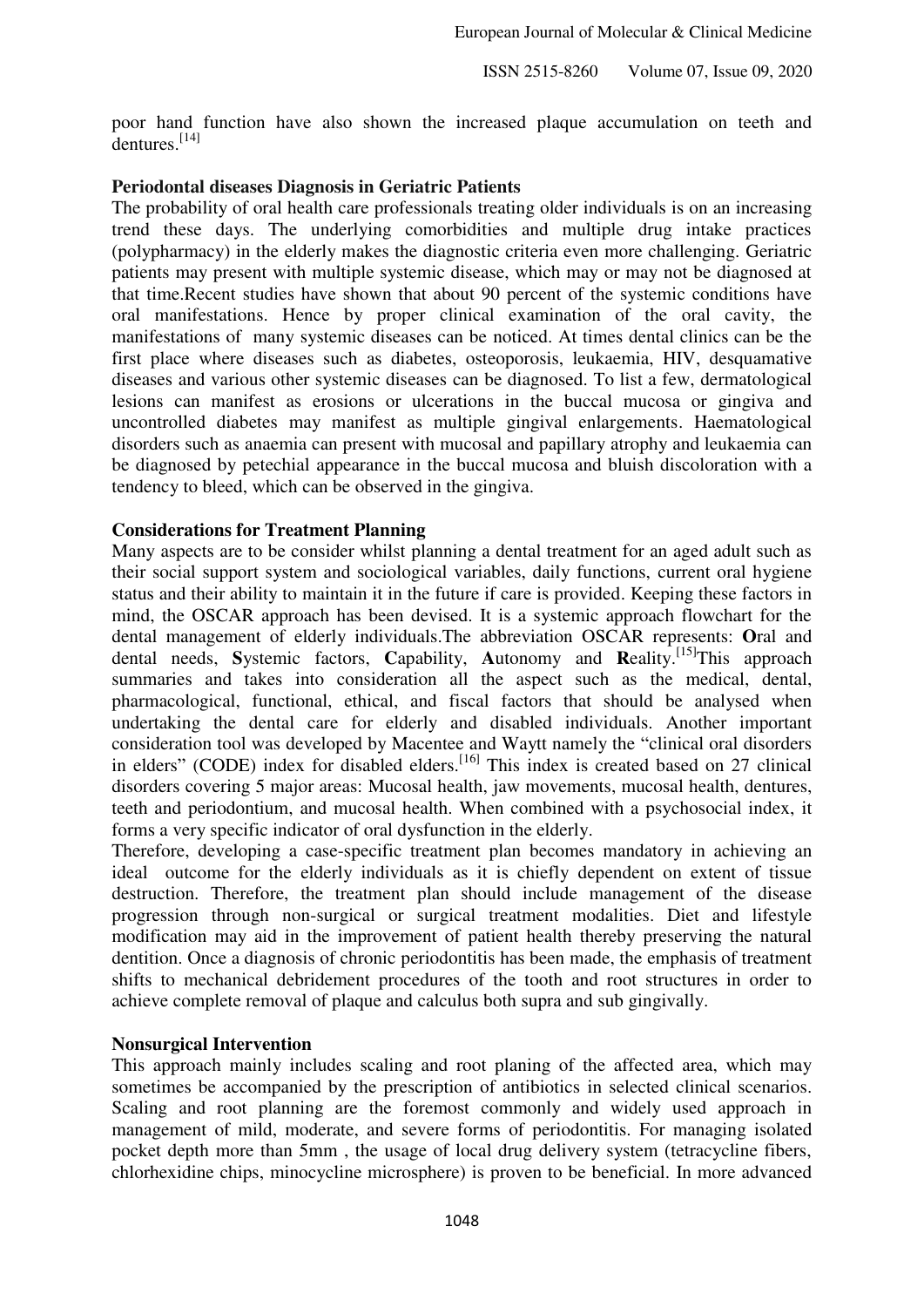cases of periodontitis, when the pocket depth exceeds 7 mm, the procedures such as use of subgingival irrigation systems has also proven to be beneficial in adjunct to scaling and root planning in reducing bleeding and pocket depths.<sup>[17]</sup>

## **Surgical Intervention**

Several surgical modalities have been the treatment of choice to managemoderate and advanced forms of periodontitis. These are often used after the initial nonsurgicaltreatment approach which is mainly scaling and root planing. The commonly used surgical approaches for the management of periodontitisis usually classified as soft tissue surgical procedures, osseousresective and regenerative treatment modalities. Recently minimally invasive periodontal therapy has proven to be beneficial in treating periodontitis patients since healing and patient compliance is more with these advanced procedures.

Periodontal surgerycan be used to eradicate any residual pockets after a non surgical therapy or to gain tooth substance in case of fractured teeth and crown/root caries. Resective osseous therapy is the modality of choice to eliminate active pathological pockets.(i.e. decrease in the depth of soft and remodelling of the supporting bone ).Periodontal regeneration can be done by reducing the soft tissue depth of the pocket and regenerating the lost periodontal tissue support. Plastic surgery can be done to manage soft tissue deformities as in the elderly, the most commonly encountered soft tissue deformity is gingival recession. In this population, gingival recession in most cases is caused by bone loss, both buccally and interproximally. In such cases, gingival root coverage procedures may not indicated and crown lengthening is instead an opted procedure. In most of the clinical scenarios, minimally invasive approaches are highly recommended.

## **Maintenance Therapy**

Gingival recession in the elderly can be accompanied by severe sensitivity and may contribute to mobility of the teeth, eventually leading to tooth loss. The management usually demands a surgical root coverage therapy, but in the elderly, it might not be the best of options. Alternatively, management is planned as minimally invasive as possible, by altering oral hygiene habits, prescribing home care devices for inter dental cleaning and splinting the teeth in case of increased mobility. In general, tooth retention in the elderly has been linked to improved quality of life, and regular dental visits are associated with tooth retention and therefore with a better class of living.<sup>[18]</sup> Tooth loss in the elderly can be considered as a disability, manifesting as reduced masticating efficiency and poor dietary choices, and resulting in other challenges in daily functioning, including difficulty speaking [19] and greater psychological stress.[20]

 Furthermore, xerostomia which is frequently encountered in the elderly can increase the risk for dental caries. There is also noticeable increased attrition in the older age group due to the increased wear and tear. Both these conditions are effectively managed through restorative procedures and root canal therapies.

# **HOW EFFECTIVE IS PERIODONTAL THERAPY IN OLDER ADULTS?**

The literature suggests that age per se is not an important factor in determining the success of periodontal therapy. High-quality treatment for periodontal diseases combined with adequate plaque control, is likely to result in good therapeutic outcome. On the other hand, wound healing, beginning from initial clot formation till extracellular matrix secretion can be undesirably affected by the aging process. In cutaneous wound models, ageing seems to primarily delay the healing rather than affect its quality, and this can be connected to the histologic alterations seen in the periodontium.  $[21]$  Few studies evaluated the result of different surgical approaches and its relation to age. Impaired wound healing following the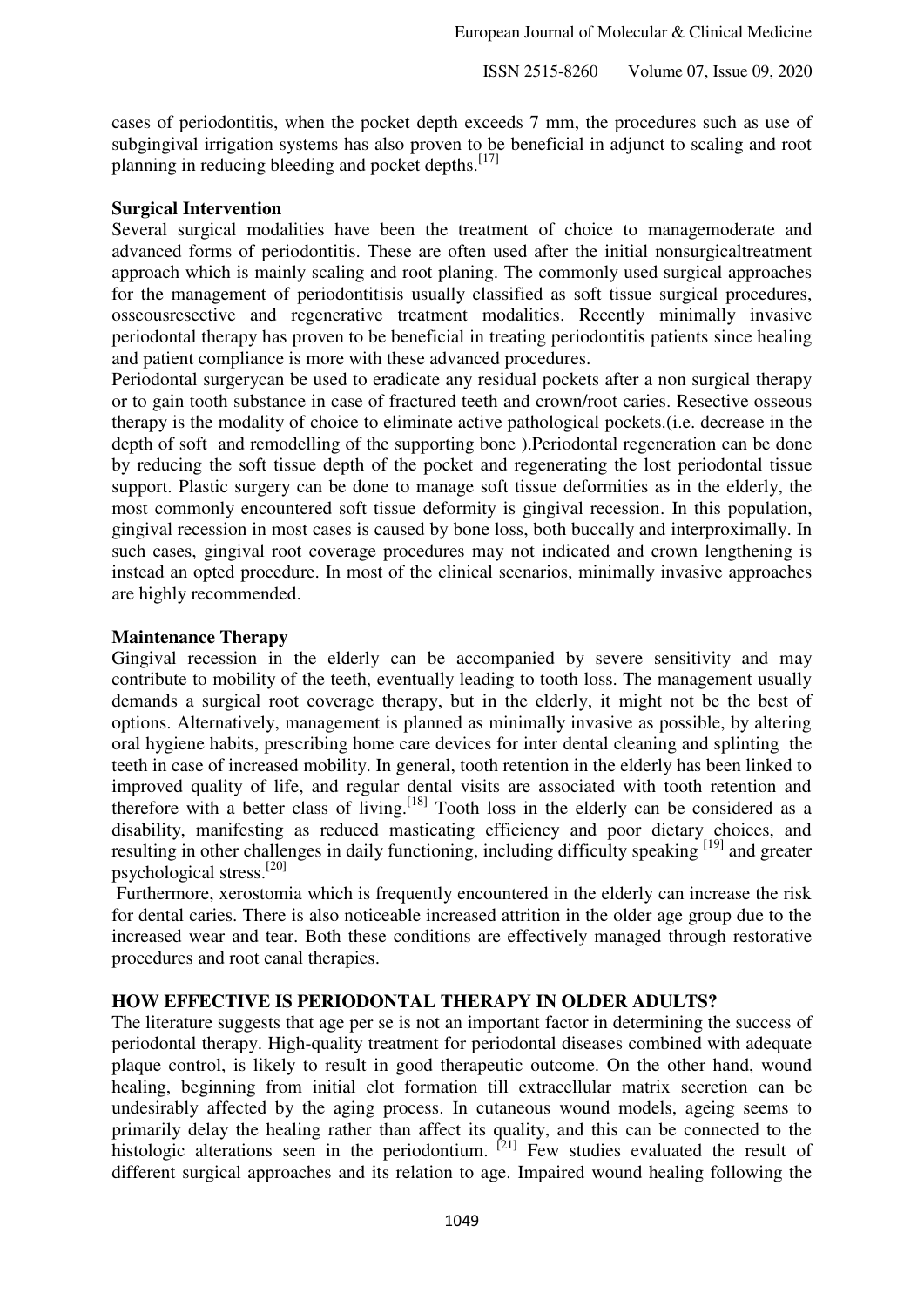ISSN 2515-8260 Volume 07, Issue 09, 2020

gingival biopsies was demonstrated byHolm-Pedersen and Löein older compared with younger patients.<sup>[22]</sup>It is also worth noting that if the patients have retained teeth into old age, they are very unlikely to be highly susceptible to periodontal disease and may have a favourable prognosis.

# **PERIODONTIST ROLE IN MULTIDISCIPLINARY APPROACH**

Management of geriatric patients is a matter of multi-disciplinary approach in which periodontists play a major role. While the replacement of missing teeth and restoration of damaged natural dentition is managed by the specialities of prosthodontics and restorative dentistry, the ultimate success of these treatments is governed by the maintainance of good and quality periodontal health. A prosthesis is said to be efficacious only if the abutment teeth and the surrounding periodontium are healthy. An improperly designed prosthesis can lead to food lodgement and accumulation of plaque, thereby leading to initiation and progression of periodontal disease.[23] Periodontal disease will lead to loss of attachment, tooth mobility and ultimately loss of tooth.<sup>[24]</sup> An increased rate of bone loss and periodontal breakdown was observed in patients over 70 years of age in a retrospective study by Papapanou et al.<sup>[25]</sup>

Other instances that demand a multidisciplinary approach are when elderly patients report with severe attrition. As a result, they may experience severe temporomandibular joint pain, for which they require endodontic, periodontic and prosthetic management. In worst case scenarios when there is complete periodontal debilitation, full mouth rehabilitation is considered. Management of root caries is another major issue in older adults which demands both periodontal and endodontic care. Sometimes, older patients are also in need of orthodontic treatment, for which adequate periodontal support is very essential. Thus, the role of a periodontist is vital in multi-disciplinary management of geriatric patients.

# **IMPORTANCE OF GERIODONTICS IN DENTAL EDUCATION**

With the growing proportion of elderly in the last few decades, it is much expected that the geriatric population visiting a dental clinic is bound to increase. Hence, management of elderly patients, especially those with special healthcare needs must be emphasised as a part of the dental school curriculum. A separate speciality of geriodontics like pedodontics, can be encouraged to improve the quality of treatment in the geriatric patients by the dentists. The knowledge, practise and skills of dental professionals has to be constantly updated in terms of management of elderly population seeking dental care through continuous dental education programs. Knowledge on management of medically compromised patients, age related oral anatomical changes, psychological counselling of the elderly must be imparted to the dentists with utmost importance and with greater emphasis.

## **ORAL HEALTHCARE SERVICES- THE FUTURE**

In order to improvise the dental health in the geriatrics, adequate measures must be implemented and their effectiveness has to be evaluated. The elderly should be provided with an easy access to medicalas well as specialist dental facilities in times of oral health needs and emergencies in affordable means. Dental screening must be performed to assess the initial healthcare needs among them.

## **CONCLUSION**

Periodontitis in elderly can be a prevented if proper oral care is observed throughout one's life. The barriers to adequate oral health maintenance in the elderly has to be taken into contemplation by medical and dental professionals, caregivers and the elderly adults themselves. Ideally, these groups ought to work together proactively to design an efficient healthcare plan, that can adapt to individual's disabilities while addressing any potential areas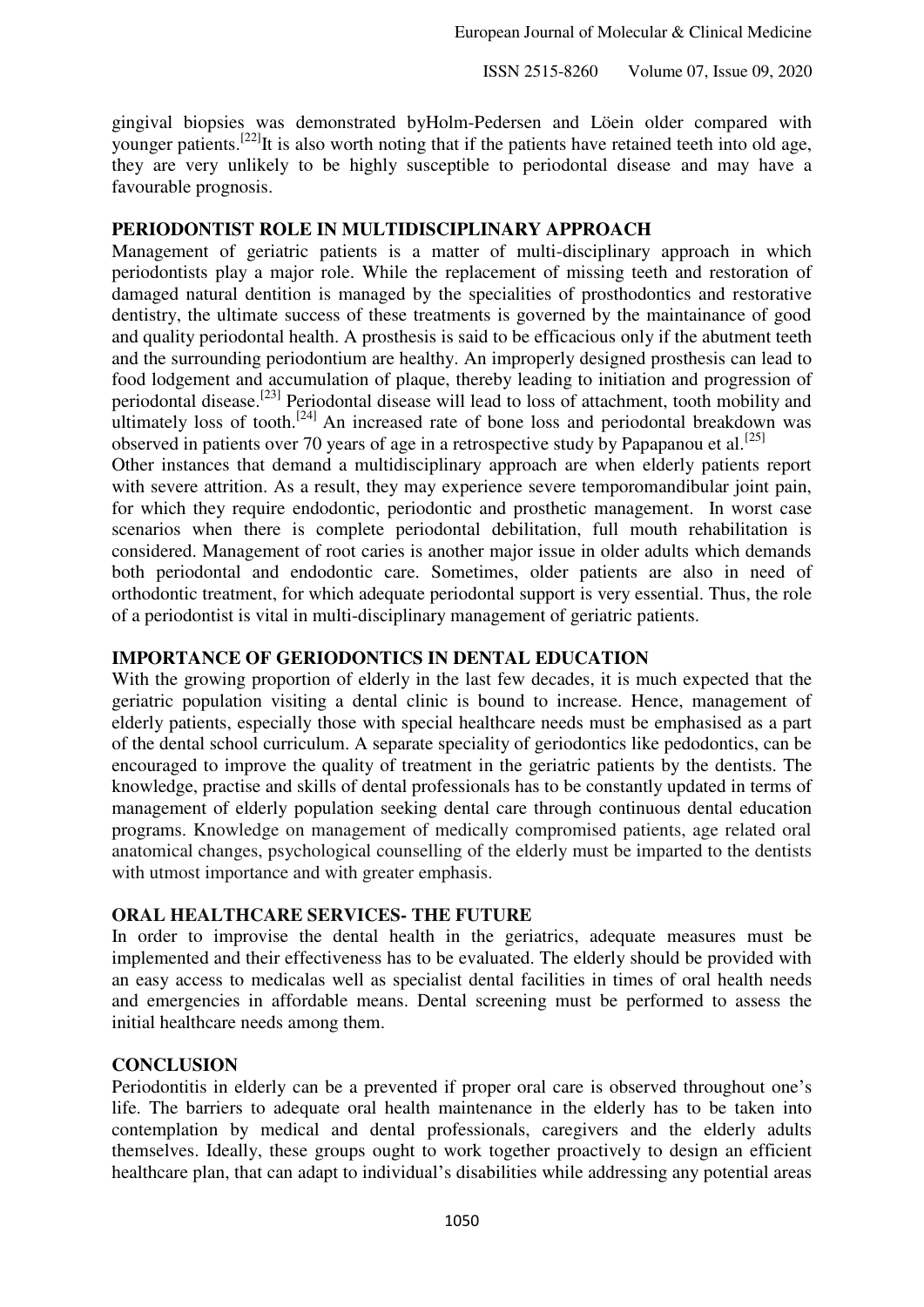of oral health concern. With a perfect combination of the all these professionals, the time is no far when these elderly people will be able to maintain good oral and systemic health thereby enjoying this phase of life in much healthier way.

# **REFERENCES**

- [1]. From the Centers for Disease Control and Prevention. Public health and aging: trends in aging—United States and worldwide. JAMA. 2003;289:1371–3
- [2]. Mithal A, Bansal B, Kyer CS, Ebeling P. The Asia-Pacific Regional Audit-Epidemiology, Costs, and Burden of Osteoporosis in India 2013: A report of International Osteoporosis Foundation. Indian J Endocrinol Metab 2014; 18: 449-454
- [3]. Scannapieco FA, Cantos A. Oral inflammation and infection, and chronic medical diseases: implications for the elderly. Periodontol 2016; 72: 153-175
- [4]. Rowe JW, Kahn RL. Successful aging. The Gerontologist. 1997;37(4):433–40.
- [5]. Griffin SO, Jones JA, Brunson D, Griffin PM, Bailey WD. Burden of Oral Disease Among Older Adults and Implications for Public Health Priorities. Am J Public Health 2012; 102: 411-418.
- [6]. Roberts-Thomson KF. Oral health status. In Australia's Dental Generations: The National Survey of Adult Health 2004–2006. Canberra: Australian Institute of Health and Welfare, 2007:81–142
- [7]. World Health Organization. The WHO Global Oral Health Data Bank. Geneva: WHO, 2007.
- [8]. Van Dyke TE, Sheilesh D. Risk factors for periodontitis. J Int AcadPeriodontol2005;7(1):3-7.
- [9]. Nunn ME. Understanding the etiology of periodontitis: an overview of periodontal riskfactors. Periodontol 2000 2003;32:11-23.
- [10]. Darveau RP. Periodontitis: a polymicrobial disruption of host homeostasis. Nat Rev Microbiol 2010;8(7):481-90.
- [11]. Feres M, Teles F, Teles R, Figueiredo LC, Faveri M. The subgingival periodontal microbiota of the aging mouth. Periodontol 2000 2016: 72: 30–53.
- [12]. Ebersole J, Graves CL, Dawson D 3rd, Morford LA, Huja PE,Hartsfield JK Jr, Huja S, Pandruvada S, Gonzalez O, WalletSM. Aging, inflammation, immunity and periodontal disease.Periodontol 2000 2016: 72: 54–75.
- [13]. Marsh PD. Microbial ecology of dental plaque and its significance in health and disease. Adv Dent Res. 1994;8:263–71
- [14]. Padilha DM, Hugo FN, Hilgert JB, Dal Moro RG. Hand function and oral hygiene in older institutionalized Brazilians. J Am Geriatr Soc. 2007;55(9):1333-1338
- [15]. Shay K. Practical Consideration in special patient Care, Identifying the needs of the elderly dental patients-The Geriatric assessment. Dent Clin North Am. 1994;38:499– 523.
- [16]. Macentee MI, Waytt CC. An index of clinical oral disorder in elders (CODE) Gerodontol. 1999;16:85–96
- [17]. Stabholz A, Nicholas A.A, Zimmerman GJ, Wikesjo UM. Clinical and antimicrobial effects of a single episode of subgingival irrigation with tetracycline HCl or chlorhexidine in deep periodontal pockets. J ClinPeriodontol. 1998;25(10):794–800.
- [18]. Somsak K, Kaewplung O. The effects of the number of natural teeth and posterior occluding pairs on the oral health related quality of life in elderly dental patients. Gerodontology 2015: 33: 52–60.
- [19]. Sheiham A, Steele JG, Marcenes W, Tsakos G, Finch S, Walls AW. Prevalence of impacts of dental and oral disorders and their effects on eating among older people: a national survey in Great Britain. Community Dent Oral Epidemiol 2001: 29: 195–203.